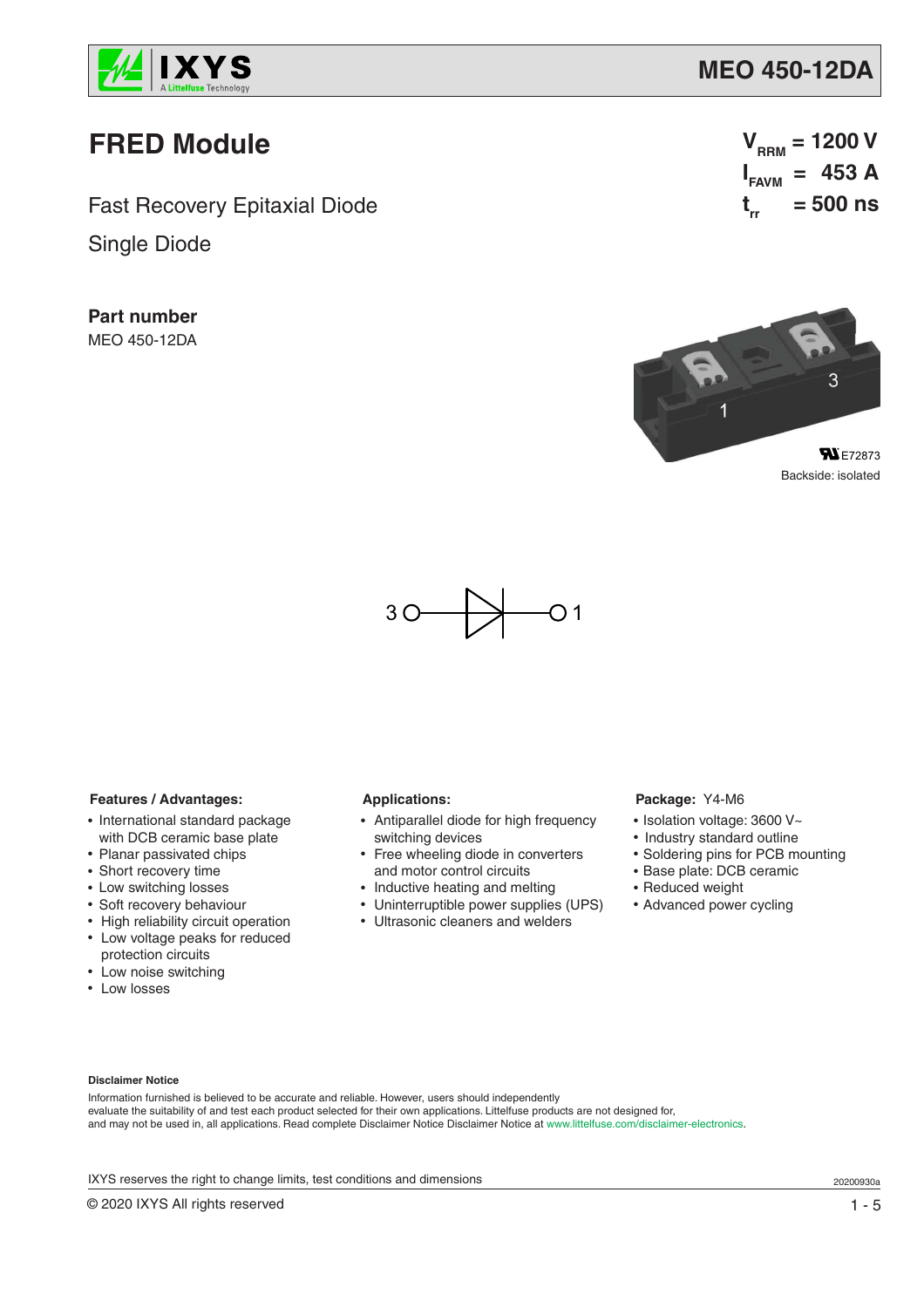

| <b>Diode</b>                             |                                                                                |                                                                                                                                                                                        |                                                                                                     |      | <b>Ratings</b> |                    |                                        |
|------------------------------------------|--------------------------------------------------------------------------------|----------------------------------------------------------------------------------------------------------------------------------------------------------------------------------------|-----------------------------------------------------------------------------------------------------|------|----------------|--------------------|----------------------------------------|
| Symbol                                   | <b>Definitions</b>                                                             | <b>Conditions</b>                                                                                                                                                                      |                                                                                                     | min. | typ.           | max.               |                                        |
| $V_{RSM}$                                | max. non-repetitive reverse                                                    |                                                                                                                                                                                        | $T_{V,J} = 25^{\circ}C$                                                                             |      |                | 1200               | V                                      |
| $V_{RRM}$                                | max. repetitive reverse                                                        |                                                                                                                                                                                        | $T_{VJ} = 25^{\circ}C$                                                                              |      |                | 1200               | $\vee$                                 |
| $I_R$                                    | reverse current                                                                | $\begin{array}{l} \mathsf{V}_{_{\mathsf{R}}}=\mathsf{V}_{_{\mathsf{RRM}}} \\ \mathsf{V}_{_{\mathsf{R}}}=0.8\cdot\mathsf{V}_{_{\mathsf{RRM}}} \end{array}$<br>$V_B = 0.8 \cdot V_{RRM}$ | $T_{V,J} = 25^{\circ}C$<br>$T_{\text{VJ}} = 25^{\circ} \text{C}$<br>$T_{VJ}^{\prime\prime}$ = 125°C |      |                | 24<br>$6\,$<br>120 | mA<br>mA<br>mA                         |
| $V_F$                                    | forward voltage                                                                | $I_{E} = 300 A$                                                                                                                                                                        | $T_{V,I} = 25^{\circ}C$<br>$T_{\text{VJ}} = 125^{\circ}$ C                                          |      |                | 1.78<br>1.51       | $\vee$<br>V                            |
|                                          |                                                                                | $I_{E} = 520 A$                                                                                                                                                                        | $T_{V,I} = 25^{\circ}C$<br>$T_{VJ} = 125^{\circ}C$                                                  |      |                | 1.96<br>1.76       | V<br>V                                 |
| $I_{FRMS}$                               | RMS forward current                                                            |                                                                                                                                                                                        | $T_c = 75^{\circ}C$                                                                                 |      |                | 640                | A                                      |
| $I_{\text{FAV}}$ <sup>①</sup>            | average forward current                                                        | $T_c = 75^{\circ}$ C<br>rectangular, $d = 0.5$                                                                                                                                         | $T_{V,I} = 150^{\circ}C$                                                                            |      |                | 453                | A                                      |
| $V_{T0}$<br>$r_{\rm T}$                  | threshold voltage<br>slope resistance                                          | for power-loss calculations only                                                                                                                                                       | $T_{V,J} = T_{V,JM}$                                                                                |      |                | 1.16<br>1.15       | $\vee$<br>$m\Omega$                    |
| $R_{thJC}$<br>$\mathbf{R}_{\text{thCH}}$ | thermal resistance junction to case<br>thermal resistance junction to heatsink |                                                                                                                                                                                        |                                                                                                     |      | 0.043          | 0.071              | K/W<br>K/W                             |
| $P_{\rm tot}$                            | total power dissipation                                                        |                                                                                                                                                                                        | $T_{VJ} = 25^{\circ}C$                                                                              |      |                | 1750               | W                                      |
| $I_{FSM}$                                | max. surge forward current                                                     | $t = 10$ ms<br>$(50 Hz)$ , sine<br>$t = 8.3$ ms<br>$(60 Hz)$ , sine                                                                                                                    | $T_{V,I} = 45^{\circ}C$                                                                             |      |                | 4.80<br>5.28       | kA<br>kA                               |
|                                          |                                                                                | $t = 10$ ms<br>$(50 Hz)$ , sine<br>$t = 8.3$ ms<br>$(60 Hz)$ , sine                                                                                                                    | $T_{V,I} = 150^{\circ}C$                                                                            |      |                | 4.32<br>4.75       | kA<br>kA                               |
| $l2$ t                                   | $Pt$ value for fusing                                                          | $t = 10$ ms<br>$(50 Hz)$ , sine<br>$t = 8.3$ ms<br>$(60 Hz)$ , sine                                                                                                                    | $T_{V,J} = 45^{\circ}C$                                                                             |      |                | 115.2<br>117.1     | kA <sup>2</sup> S<br>kA <sup>2</sup> S |
|                                          |                                                                                | $t = 10$ ms<br>$(50 Hz)$ , sine<br>$t = 8.3$ ms<br>$(60 Hz)$ , sine                                                                                                                    | $T_{VJ} = 150^{\circ}C$                                                                             |      |                | 93.3<br>94.8       | kA <sup>2</sup> S<br>kA <sup>2</sup> S |
| $\mathbf{t}_{\rm rr}$                    | max. reverse recovery current                                                  | $I_{F} = 450$ A; -di <sub>r</sub> /dt = 800 A/µs                                                                                                                                       | $T_{V,I} = 25^{\circ}C$<br>$T_{V,I} = 100^{\circ}C$                                                 |      | 250<br>500     | 300<br>600         | ns<br>ns                               |
| $I_{\rm RM}$                             | reverse recovery time                                                          | $V_p = 600$ V; L $\leq$ 0.05 µH                                                                                                                                                        | $T_{\text{VJ}} = 25^{\circ}C$<br>$T_{VJ} = 100^{\circ}C$                                            |      | 80<br>125      | 100<br>150         | A<br>A                                 |

 $\circledA$   $\mathsf{I}_{\mathsf{FAVM}}$  rating includes reverse blocking losses at  $\mathsf{T}_{\mathsf{VJM}}, \mathsf{V}_{\mathsf{R}} = 0.8 \mathsf{V}_{\mathsf{RRM}},$  duty cycle d = 0.5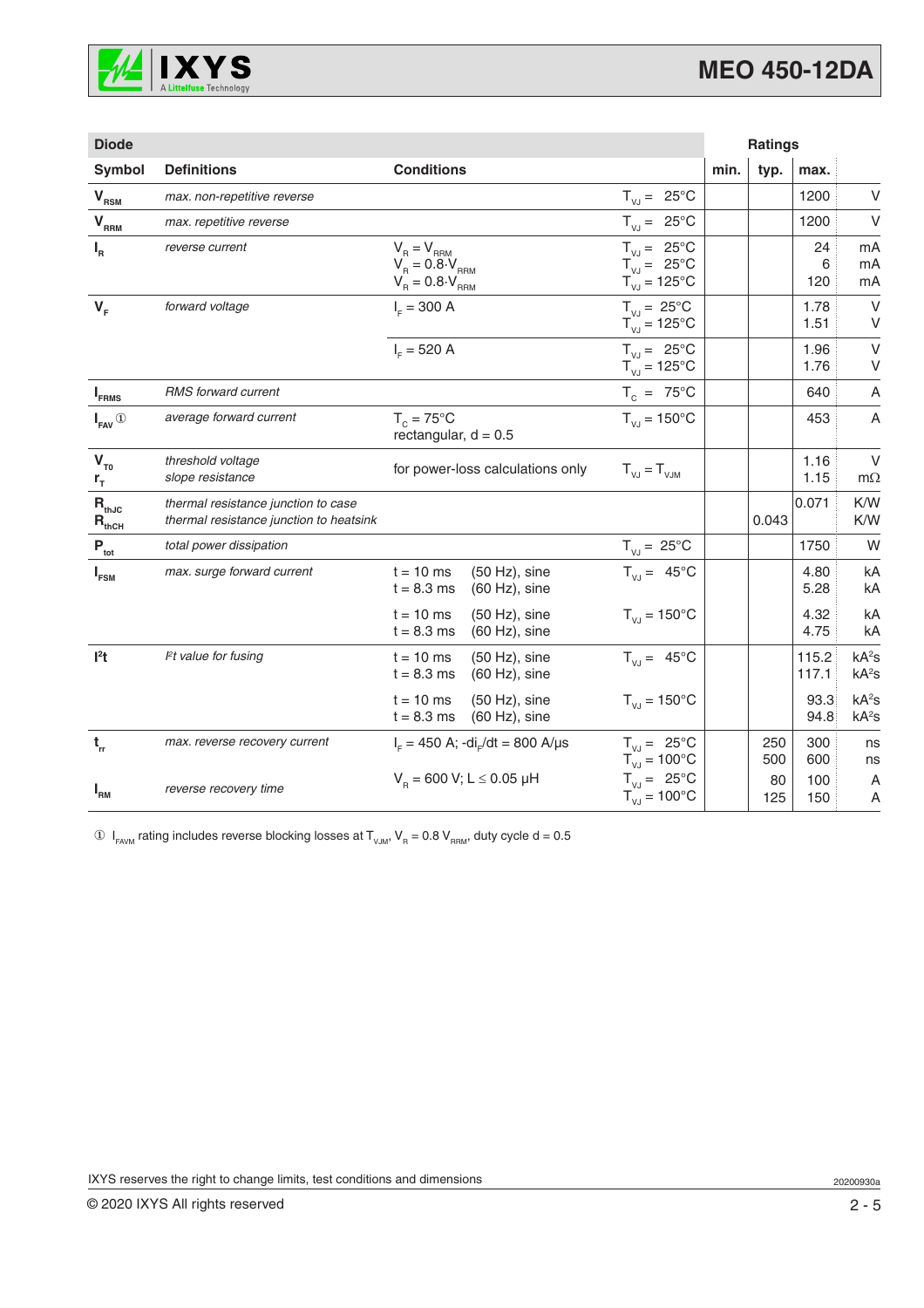

| Package                                                             | <b>Y4-M6</b>                                                                 |                                                              |                                              |              |                         | <b>Ratings</b> |                   |                                           |
|---------------------------------------------------------------------|------------------------------------------------------------------------------|--------------------------------------------------------------|----------------------------------------------|--------------|-------------------------|----------------|-------------------|-------------------------------------------|
| <b>Symbol</b>                                                       | <b>Definitions</b>                                                           | <b>Conditions</b>                                            |                                              |              | min.                    | typ.           | max.              |                                           |
| <sup>"</sup> RMS                                                    | <b>RMS</b> current                                                           | per terminal                                                 |                                              |              |                         |                | 300               | A                                         |
| $\mathsf{T}_{\mathsf{vJ}}$<br>$\mathbf{T}_{op}$<br>$T_{\text{stg}}$ | virtual junction temperature<br>operation temperature<br>storage temperature |                                                              |                                              |              | $-40$<br>$-40$<br>$-40$ |                | 150<br>125<br>125 | $^{\circ}C$<br>$^{\circ}C$<br>$^{\circ}C$ |
| Weight                                                              |                                                                              |                                                              |                                              |              |                         | 108            |                   | g                                         |
| $M_{\text{D}}$                                                      | mounting torque                                                              |                                                              |                                              |              | 2.25                    |                | 2.75              | Nm                                        |
| $M_{\tau}$                                                          | terminal torque                                                              |                                                              |                                              |              | 4.5                     |                | 5.5               | Nm                                        |
| $\mathbf{d}_{\mathsf{Spp/App}}$<br>$\mathbf{d}_{\mathsf{Spb/Apb}}$  |                                                                              | creepage distance on surface   striking distance through air | terminal to terminal<br>terminal to backside | 14.0<br>16.0 | 10.0<br>16.0            |                |                   | mm<br>mm                                  |
| $V_{\rm ISOL}$                                                      | isolation voltage                                                            | 1 second<br>t =<br>$t = 1$ minute                            | 50/60 Hz, RMS; $I_{ISOL} \le 1$ mA           |              | 3600<br>3000            |                |                   | V<br>V                                    |



Data Matrix: *part no.* (1-19), DC + *PI* (20-25), *lot.no.#* (26-31), *blank* (32), *serial no.#* (33-36)

| Ordering | <b>Ordering Number</b> | <b>Marking on Product</b> | <b>Delivery Mode</b> | Quantity   Code No. |
|----------|------------------------|---------------------------|----------------------|---------------------|
| Standard | MEO 450-12DA           | MEO 450-12DA              | Box                  | 464635              |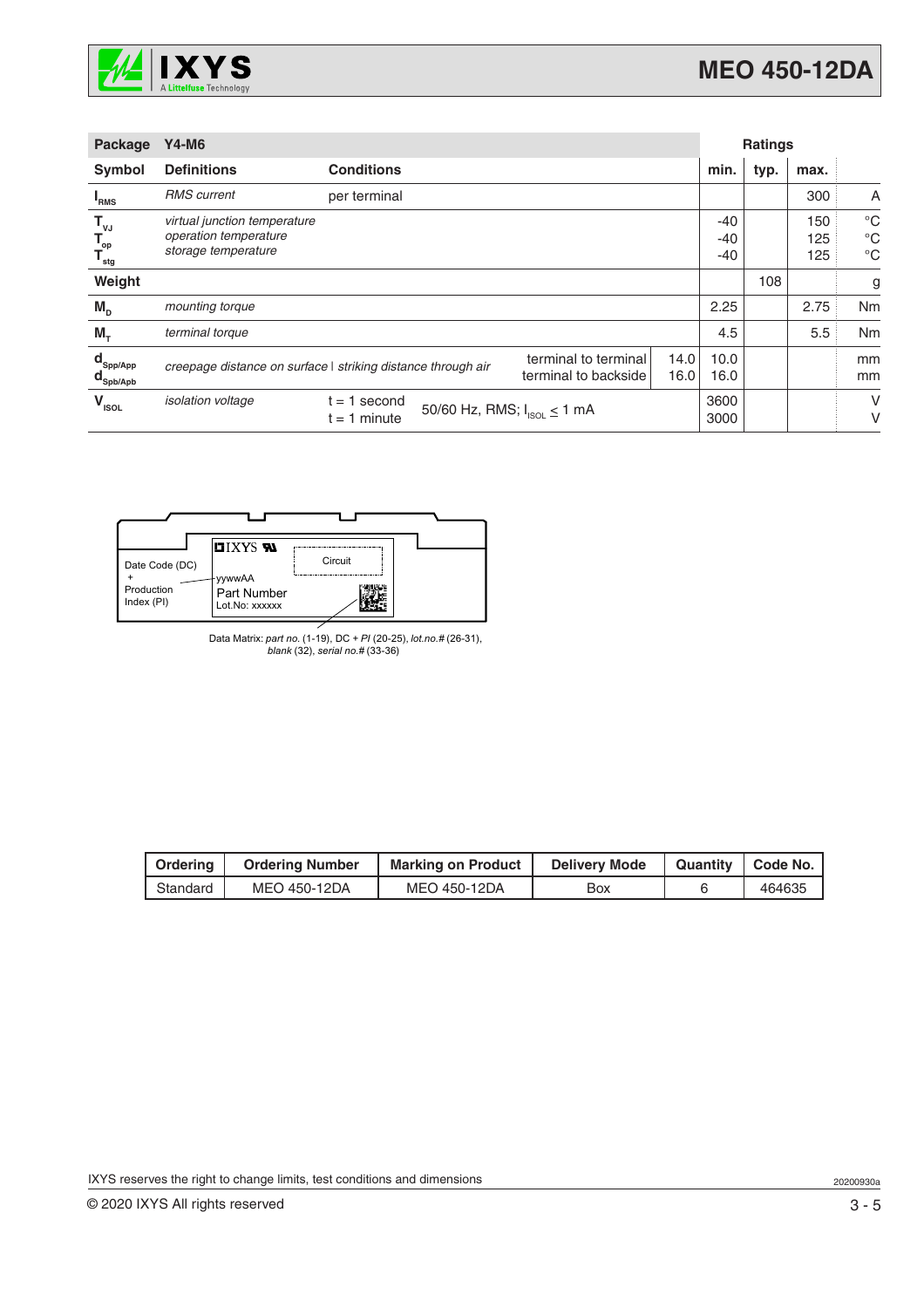

### **Outlines Y4-M6**



| Dim. | <b>MIN</b><br>[mm] | <b>MAX</b><br>[mm] | <b>MIN</b><br>[inch] | <b>MAX</b><br>[inch] |
|------|--------------------|--------------------|----------------------|----------------------|
| a    | 30.0               | 30.6               | 1.181                | 1.205                |
| b    |                    | typ. 0.25          | typ. 0.010           |                      |
| C    | 64.0               | 65.0               | 2.520                | 2.559                |
| d    | 6.5                | 7.0                | 0.256                | 0.275                |
| e    | 4.9                | 5.1                | 0.193                | 0.201                |
| h    | 93.5               | 94.5               | 3.681                | 3.720                |
| j    | 79.5               | 80.5               | 3.130                | 3.169                |
| k    | 33.4               | 34.0               | 1.315                | 1.339                |
| ı    | 16.7               | 17.3               | 0.657                | 0.681                |
| m    | 22.7               | 23.3               | 0.894                | 0.917                |
| n    | 22.7               | 23.3               | 0.894                | 0.917                |
| O    | 14.0               | 15.0               | 0.551                | 0.591                |
| р    | typ. 10.5          |                    | typ. 0.413           |                      |









IXYS reserves the right to change limits, test conditions and dimensions